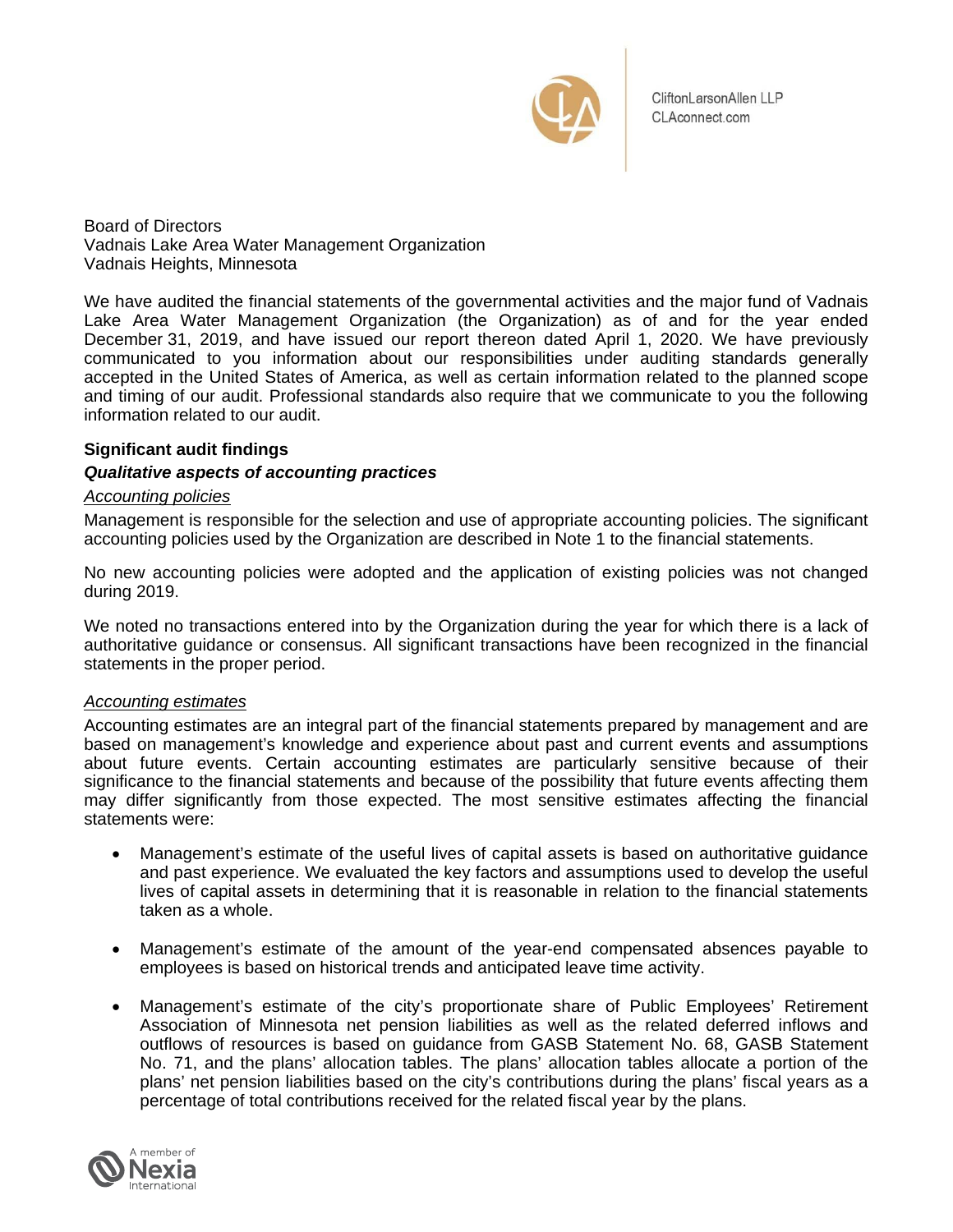Board of Directors Vadnais Lake Area Water Management Organization Page 2

# *Financial statement disclosures*

Certain financial statement disclosures are particularly sensitive because of their significance to financial statement users. There were no particularly sensitive financial statement disclosures.

The financial statement disclosures are neutral, consistent, and clear.

### *Difficulties encountered in performing the audit*

We encountered no significant difficulties in dealing with management in performing and completing our audit.

### *Uncorrected misstatements*

Professional standards require us to accumulate all misstatements identified during the audit, other than those that are clearly trivial, and communicate them to the appropriate level of management. Management has determined that the effects of uncorrected misstatements are immaterial, both individually and in the aggregate, to the financial statements taken as a whole. The following summarizes uncorrected misstatements of the financial statements:

 Expenses were overstated by \$7,095 as of December 31, 2018 due to an estimate in Accounts Payable. We are passing on adjusting beginning fund balance as of December 31, 2019.

### *Corrected misstatements*

The following material and immaterial misstatements detected as a result of audit procedures were corrected by management:

- Recording special assessments receivable.
- Recording accrued wages and other payables.

### *Disagreements with management*

For purposes of this letter, a disagreement with management is a financial accounting, reporting, or auditing matter, whether or not resolved to our satisfaction, that could be significant to the financial statements or the auditors' report. No such disagreements arose during our audit.

#### *Management representations*

We have requested certain representations from management that are included in the management representation letter dated April 1, 2020.

# *Management consultations with other independent accountants*

In some cases, management may decide to consult with other accountants about auditing and accounting matters, similar to obtaining a "second opinion" on certain situations. If a consultation involves application of an accounting principle to the Organization's financial statements or a determination of the type of auditors' opinion that may be expressed on those statements, our professional standards require the consulting accountant to check with us to determine that the consultant has all the relevant facts. To our knowledge, there were no such consultations with other accountants.